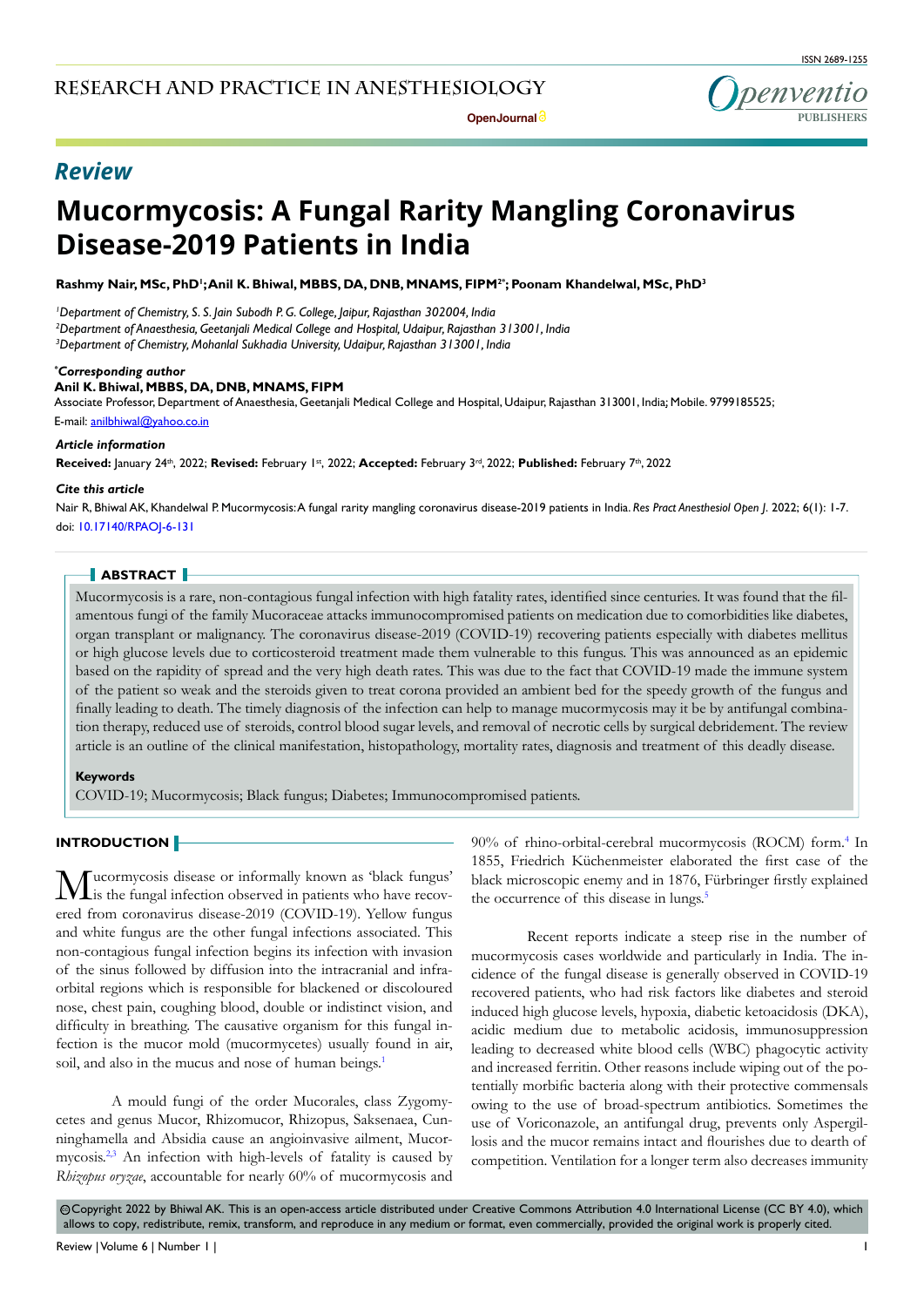and it is speculated that the fungal transmission takes place with the humidifier water given with oxygen.<sup>[6](#page-5-2)</sup>

An evaluation in the year 2019-2020 established that, the population worldwide ailed by mould disease ranged from 0.005 to 1.7 per million, while in India, its occurrence was almost 80 times higher (0.14 per 1000) in comparison to developed countries.<sup>[7,8](#page-5-3)</sup> In India, the most common risk factor associated with zygomycosis is diabetes mellitus, while in USA and Europe, the common risk factor is organ transplant and hematological malignancies. Generally, the long-term use of corticosteroids are the cause for several devious/opportunistic fungal infections including mucormycosis and aspergillosis but recent studies reveal that corticosteroids used even for a short course causes mucormycosis in people having comorbidities like diabetes.<sup>8-10</sup>

The unprecedented findings above need a reconsideration in the COVID-19 context where corticosteroids are used vehemently. It is an outcome of immense importance especially in terms of public health as the mortality rate is quite high in this fungal disease. It is as high as 90% in case of the mucormycosis with intracranial involvement.<sup>[11](#page-5-5)</sup> Still another matter of concern is the rapid propagation of the disease such that a half day delay in diagnosis could be deadly and this sums up to the cause of diagnosis of more than 50% of the mucormycosis only during the postmortem autopsy series.<sup>12</sup>

## **CLINICAL MANIFESTATIONS OF MUCORMYCOSIS**

Mucormycosis invades the heart, lungs, kidney, central nervous system, skin, gastrointestinal tract, sinuses, jaw bones, joints, nose, orbit and mediastinum (invasive type), although in clinical practice, ROCM is the most common form observed all over the world (Table 1).

The fungal spores known as the sporangiospores enters the human body through inhalation causing pulmonary infection. This infection occurs mainly in patients with organ and bone marrow transplant, neutropenia[13](#page-5-7) and malignancies at hematological level. It spreads closely into the abdominal organs through the diaphragm. The clinical features incident in pulmonary mucormycosis are analogous to COVID-19 with headache, fever, shortness of breath, cough, altered mental status thus making clinical diagnosis tough. The fungal infection can be suspected when a patient under

appropriate medications is not getting well and is rather showing inexplicable deterioration.<sup>[14](#page-5-8)</sup> Radiological conclusions often vary in size, configuration, distribution and number of lesions.

ROCM typically develops in diabetes and haematology patients but then they seldom develop lung infections.[13,](#page-5-7)[15](#page-5-9) The origin of this infection is usually from the paranasal sinuses causing destruction of bone and subsequently invading the eye, orbit and brain (Figure 1).<sup>16-19</sup> Consequently, it leads to proptosis, palpebral fistula, and one-sided facial oedema. Invasion of brain due to blood vessel blockage can cause strokes and may be fatal too. Other possible symptoms include drowsiness, headaches, limb weakness, and seizures.



The rarest manifestation of black fungus is the gastrointestinal disease with symptoms almost the same as that of common gastrointestinal diseases but these manifestations are much common in neonates with a high death rate.

Immunocompetent patients are hit by rather common fungal infection, soft-tissue and cutaneous mucormycosis. It occurs after skin disruption owed to traumatic injuries (motor vehicle accidents, natural disasters, or iatrogenic sources), burns or surgery.<sup>20,21</sup> The characteristic symptoms are abscesses, dry ulcers, skin swelling, necrosis, and eschars.

The pathological trademark of mucormycosis is giant cell

| Sr.<br>No. | <b>Types of</b><br><b>Mucormycosis</b> | <b>Risk Factors</b>                                                                            | <b>Clinical Features</b>                                                                   |
|------------|----------------------------------------|------------------------------------------------------------------------------------------------|--------------------------------------------------------------------------------------------|
|            | Pulmonary                              | Neutropenia, <sup>13</sup> bone marrow and organ<br>transplant, and hematological malignancies | Fever, chest pain, cough, shortness of breath                                              |
|            | Rhino-orbito-<br>cerebral              | <b>Diabetes</b>                                                                                | Facial oedema, proptosis, diplopia, palatal or<br>palpebral fistula, strokes, hemorrhages. |
|            | Gastrointestinal                       | <b>Neonates</b>                                                                                | Fever bleeding per anus, mass like lesions,<br>intestinal perforation                      |
|            | Cutaneous and<br>soft-tissue           | Immunocompetent patients, traumatic injury                                                     | Abscesses, erythema, induration, necrosis,<br>dry ulcers, and eschars                      |
|            | Bones and joints                       |                                                                                                | Pain, tenderness, cellulitis,                                                              |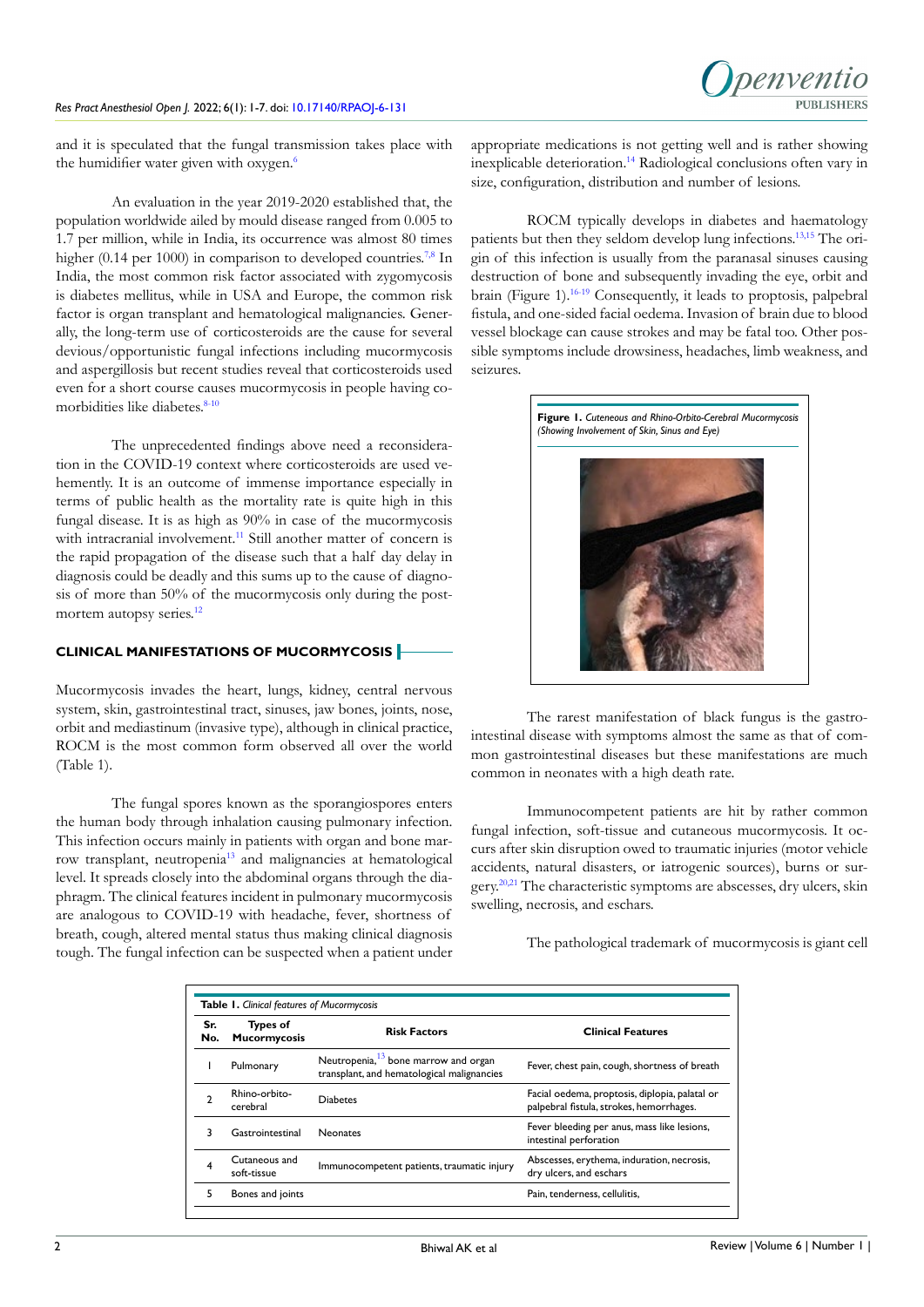invasion, underlying tissues eosinophilic necrosis and thrombosis.

#### **MORTALITY**

Mortality rates for this epidemic disease ranges as high as 40% to 80% and is dependent on sites of infection and underlying conditions.<sup>13</sup> The worst scenario is observed in extensively burnt pa-tients,<sup>[22](#page-5-12)</sup> hematopoietic stem cell transplantation (HSCT) recipient patients and one with haematological malignancies[.13](#page-5-7) The mortality rate in case of disease dissemination to the central nervous system (CNS) is higher than 80% whereas skin infection or localised sinus is associated with low mortality rates. The immunocompromised patients and neonates with gastrointestinal mucormycosis also have high mortality rates probably due to polymicrobial sepsis and delay in diagnosis. In order to improve the survival rates, there must be an early and prompt diagnosis followed by timely multidisciplinary treatment methods involving antagonistic surgical debridement.<sup>23</sup>

## **DIAGNOSIS**

The diagnosis of the fungal infection depends on the sound imaging techniques, trained personnel's, and histological and mycological investigations[.24](#page-5-14) Summary of diagnostic methods are given in Table 2.

| Table 2. Diagnostic Methods for Mucormycosis |                                |                                                                                        |  |  |
|----------------------------------------------|--------------------------------|----------------------------------------------------------------------------------------|--|--|
| Sr.<br>No.                                   | <b>Investigations</b>          | <b>Findings</b>                                                                        |  |  |
| ı                                            | Blood                          | ESR, CBC, HbA1C, FBS, PPBS, KFT, LFT with<br>electrolytes, Viral markers (HCV/HIV/HBV) |  |  |
| $\mathcal{P}$                                | Nasal endoscopy                | Scabbing, crusting, discoloured mucosa, granulation                                    |  |  |
| 3                                            | Radiological                   | <b>CECT</b> chest. Nose and PNS<br><b>CEMRI Brain Orbit and Face</b>                   |  |  |
| 4                                            | KOH staining and<br>microscopy | Non-septate/pauci-septate                                                              |  |  |
| 5                                            | Histopathology                 | Infarction, coagulation necrosis, angioinvasion,<br>infiltration by neutrophils        |  |  |
| 6                                            | Culture                        | Cotton white or greyish black colony                                                   |  |  |

Suspected pulmonary and haematological malignancy mucormycosis patients are recommended to undergo pulmonary computerized tomography (CT) scan for the reversed halo sign detection, vessel occlusion on CT pulmonary angiography, or a ground glass opacity area bounded by a consolidation ring on thoracic CT.

Diabetic patients with sinusitis, facial pain, ophthalmoplegia or proptosis are recommended to undergo magnetic resonance imaging (MRI) or cranial CT scan for diagnosis of the disease. Endoscopy is strongly endorsed to detect mucormycosis in case sinusitis is diagnosed in the above situation.

If disease of brain or eye is conjectured, then MRI is recommended in place of CT scan due to significantly higher sensitivity. Biopsy is strongly suggested in case of potential prognosis of mucormycosis.

A patient with primary malignancy on contracting mucormycosis is recommended to undergo thoracic, abdominal and cranial imaging studies to identify the level of the disease.

The clinical diagnosis of mucormycosis is based on Smith and Krichner  $(1950)^{25}$  criteria which are still contemplated to be benchmark and include:

(i) Black, necrotic Turbinate's turned black and undergone necrosis to be easily flawed for dried and crusted blood,

(ii) Facial pain and nasal discharge of blood-tinge, both on one side,

(iii) Peri-nasal swelling or soft peri-orbital with induration and discoloration,

(iv) Blepharoptosis of the eyelid, proptosis or exophthalmos of the eyeball and complete ophthalmoplegia of eye muscles and,

(v) Numerous cranial nerve palsies incongruent to documented lesions.

### **HISTOPATHOLOGY IN MUCORMYCOSIS**

The clinical samples are histologically examined for diagnosis of mucormycosis wherein specimens stained with blankophor (Tanatax Chemicals, Ede, The Netherlands) or calcofluor white, fluorescent brighteners (Sigma Aldrich, St Louis, MO, USA) are subjected to direct microscopy. The non-pigmented hyphae shown in the tissue sections stained with periodic acid-schiff stain (PAS), Grocott-Gomori's methenamine-silver stain (GMS) or haematoxylin-eosin (HE) helps in conformation of infection.[26](#page-5-16)

Histopathological studies reveal that the hyphae are 6-16 µm in width and may be pauci-septate, sparsely septate or nonseptate. It has ribbon-like appearance with an irregular branching pattern.[26](#page-5-16) In acute lesions, coagulation necrosis, haemorrhagic infarction, perineural invasion, vascular invasion, neutrophil infiltration (in non-neutropenic hosts) are distinctive features<sup>27</sup>; while, in chronic lesions, a chronic pyogranulomatous inflammation containing giant cells, and sometimes splendore-hoeppli phenomenon causing enclosure of hyphae by the asteroid bodies (deeply eosinophilic material), $^{28,29}$  are realized.<sup>[27,](#page-5-17)[30](#page-6-0)</sup>

Immunohistochemistry utilizes polymerase chain reaction (PCR) techniques or commercially available monoclonal/ polyclonal antibodies<sup>31,32</sup> on either fresh or formalin-fixed paraffinembedded tissue which is highly specific for detection of specific antigens.

For testing the antifungal susceptibility and identifying their genus and species, culture of fungal specimens is strongly recommended. The tissue should be incubated at 30 °C and 37 °C separately. Clinical specimens are subjected to direct microscopy using fluorescent brighteners with main focus on hyphal width, septation, and branching angle.

## **TREATMENT FOR MUCORMYCOSIS**

The treatment should be taken up immediately after the diagnosis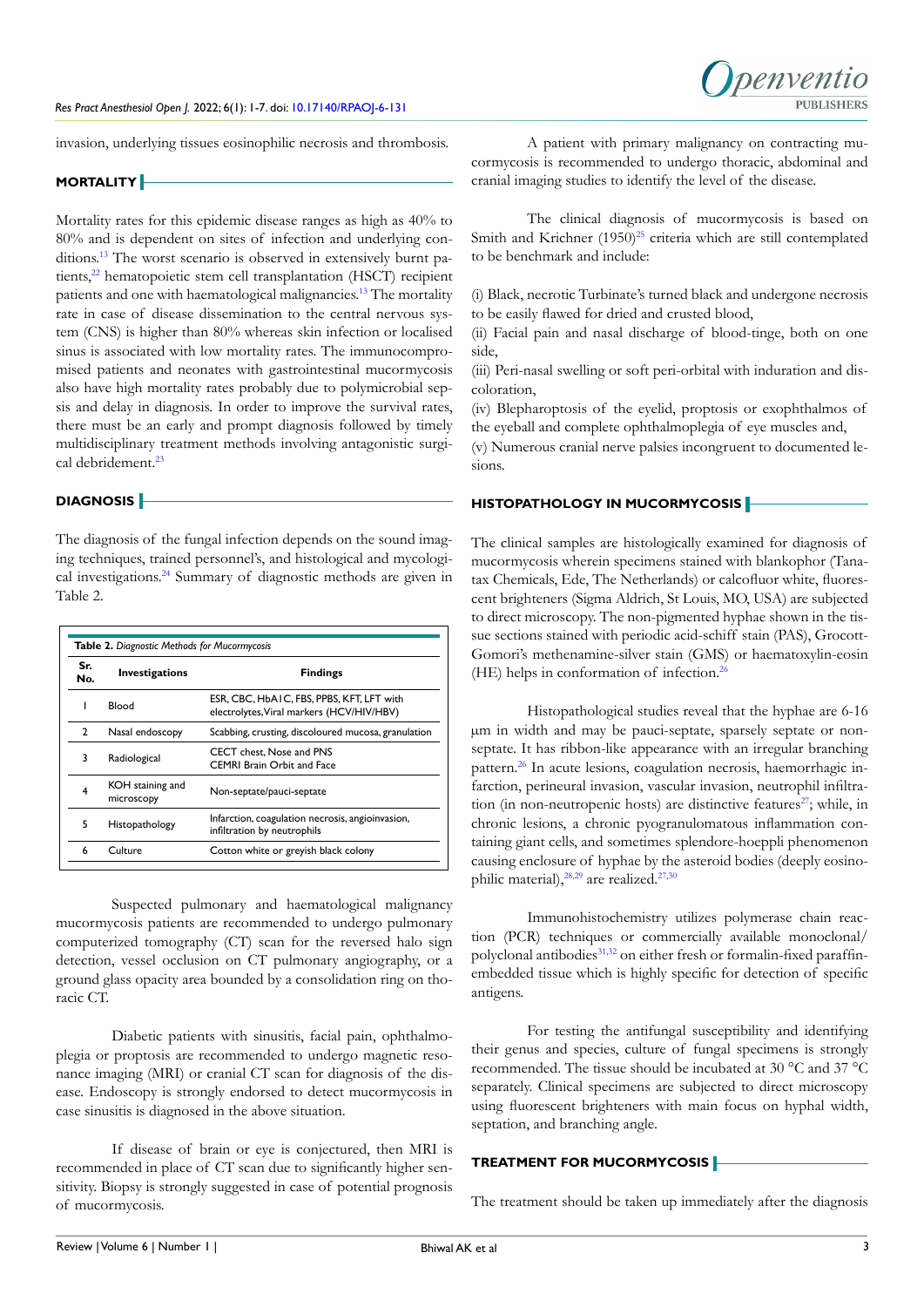

of mucormycosis is established[.33-35](#page-6-2) The effectiveness of the treatment depends on the availability of antifungal drugs and appropriate surgical techniques. Here we are summarizing treatment of mucormycosis in Table 3.

For minor infections, oral antifungal medications suffice but, for most invasive cases injections are to be administered. These drugs are capable of targeting the fungal varieties in the body and slow down the rate of infection spreading in the system, and completely restrain their destructive activity.

The key factor that increases the effectiveness of mucormycosis treatment is an early, immediate and accurate diagnosis followed by provision of urgent medical care by a medical team of specialists which includes internal medicine experts, microbiologist, ears, nose and throat (ENT) specialist, neurologist, ophthalmologist, plastic surgeon, dentist in maxillofacial procedures, and biochemist. Consequently, there is reduced damage in body organs, thwarts mycological infection totally, thereby preventing severe complications and fatal outcomes. These patients with diabetes are advised to undergo regular blood glucose level examination and in case of sudden rise in sugar level in blood, seek medical care at the earliest. In cases of severe mutilation of bodily tissues by the fungus, surgical procedures are taken up to get rid of these mycetomas or fungal balls. The remedial measures might heal the patient to

some extent but the physician must keep a constant check on the patient to avoid recurrence of fungal infection and thus assuring complete recovery of the patient.

### **ANTIFUNGAL DRUGS**

### 1. 1.0 -1.5 mg/kg/day of Amphotericin B injection[.34](#page-6-3)

2. 1- 10 mg/kg/day of Liposomal amphotericin B injection<sup>36</sup>- In numerous cases, this injection treated mucormycosis successfully with different patterns of organ involvement. In case of CNS involvement liposomal amphotericin B at a dosage of 10 mg/kg per day should be used.

3. Injection Amphotericin B lipid complex- If the CNS involvement is absent then ABLC can be administered in dosage of 5 mg/ kg per day. Although the kidney transplant recipients are given 10 mg/kg per day doses of this injection.

4. AZOLE Derivatives - Posaconazole is broad-spectrum antifungal triazole available in both oral and parenteral formulations. It is given as 200 mg dose four times per day. Alternatively, posaconazole delayed-release tablets is taken with food as a dose of 300 mg twice on first day and then 300 mg once daily.

Treatment can extend from 14 to 21-days depending on rebuilding of the host immune system and resolution of primarily

| т              | <b>Control of diabetes</b>                                                                                                                                                                                                                                                                                                                                                                                                                                                                                       |  |  |
|----------------|------------------------------------------------------------------------------------------------------------------------------------------------------------------------------------------------------------------------------------------------------------------------------------------------------------------------------------------------------------------------------------------------------------------------------------------------------------------------------------------------------------------|--|--|
| $\overline{2}$ | <b>Reduce steroids</b>                                                                                                                                                                                                                                                                                                                                                                                                                                                                                           |  |  |
| 3              | Discontinue other immunomodulating drugs like:<br>Baricitinib, Tofacitinib                                                                                                                                                                                                                                                                                                                                                                                                                                       |  |  |
|                | <b>Surgical debridement</b>                                                                                                                                                                                                                                                                                                                                                                                                                                                                                      |  |  |
| 4              | a. Endoscopic sinus surgery debridement: when only sinus and nasal involvement.<br>b. Maxillectomy: when maxilla bone is involved.<br>c. Maxillectomy and debridement of orbit and zygomatic bones.<br>d. Exenteration of eye: when total ophthalmoplegia, loss of vision, orbital tissue necrosis and chemosis is present.                                                                                                                                                                                      |  |  |
|                | e. Frontal bone and skull base: when skull bone and cerebral parenchyma are involved.                                                                                                                                                                                                                                                                                                                                                                                                                            |  |  |
|                | <b>Medical Treatment</b>                                                                                                                                                                                                                                                                                                                                                                                                                                                                                         |  |  |
| 5              | a. Maintain adequate systemic hydration, infuse normal saline IV before amphotericin B infusion<br>b. Antifungal therapy<br>i. Liposomal amphotericin B (1-10 mg/kg/day)<br>ii. Amphotericin B deoxycholate (1.0-1.5 mg/kg/day)<br>iii. Amphotericin B lipid complex (5 mg/kg per day)<br>iv. Posaconazole (200 mg dose four times per day) or Isavuconazole (injection/tablets)                                                                                                                                 |  |  |
|                | <b>Prevention of ROCM</b>                                                                                                                                                                                                                                                                                                                                                                                                                                                                                        |  |  |
|                | In hospital:                                                                                                                                                                                                                                                                                                                                                                                                                                                                                                     |  |  |
|                | a. Maintain cleanliness and oral hygiene with lodopovidone gargles or mouthwashes.<br>b. While oxygen administration, the humidifier must be leakage free and sterile water must be used for humidification.<br>c. Administering steroid must be limited and need based with strict control over blood glucose levels.<br>d. Avoid the use of antifungals and broad-spectrum antibiotics as it destroys the normal commensal flora ensuing growth of unwanted<br>organisms basically due to lack of competition. |  |  |
| 6              | After discharge from hospital:                                                                                                                                                                                                                                                                                                                                                                                                                                                                                   |  |  |
|                | a. Stay indoors stay safe.<br>b. Do regular exercises.<br>c. Control blood sugar levels.                                                                                                                                                                                                                                                                                                                                                                                                                         |  |  |
|                | d. The surroundings must be hygienic and devoid of dampness and dust.<br>e. Continue maintaining nasal and oral hygiene.<br>f. Always wear N-95 mask while moving out.                                                                                                                                                                                                                                                                                                                                           |  |  |
|                | g. Keep away from fields, construction areas, and grounds.<br>h. Plants and the soil in which they grow are the areas where the fungi proliferate. Hence better avoid gardening or working with soil.<br>Under unavoidable circumstances, use rubber gloves, masks, and boots.                                                                                                                                                                                                                                   |  |  |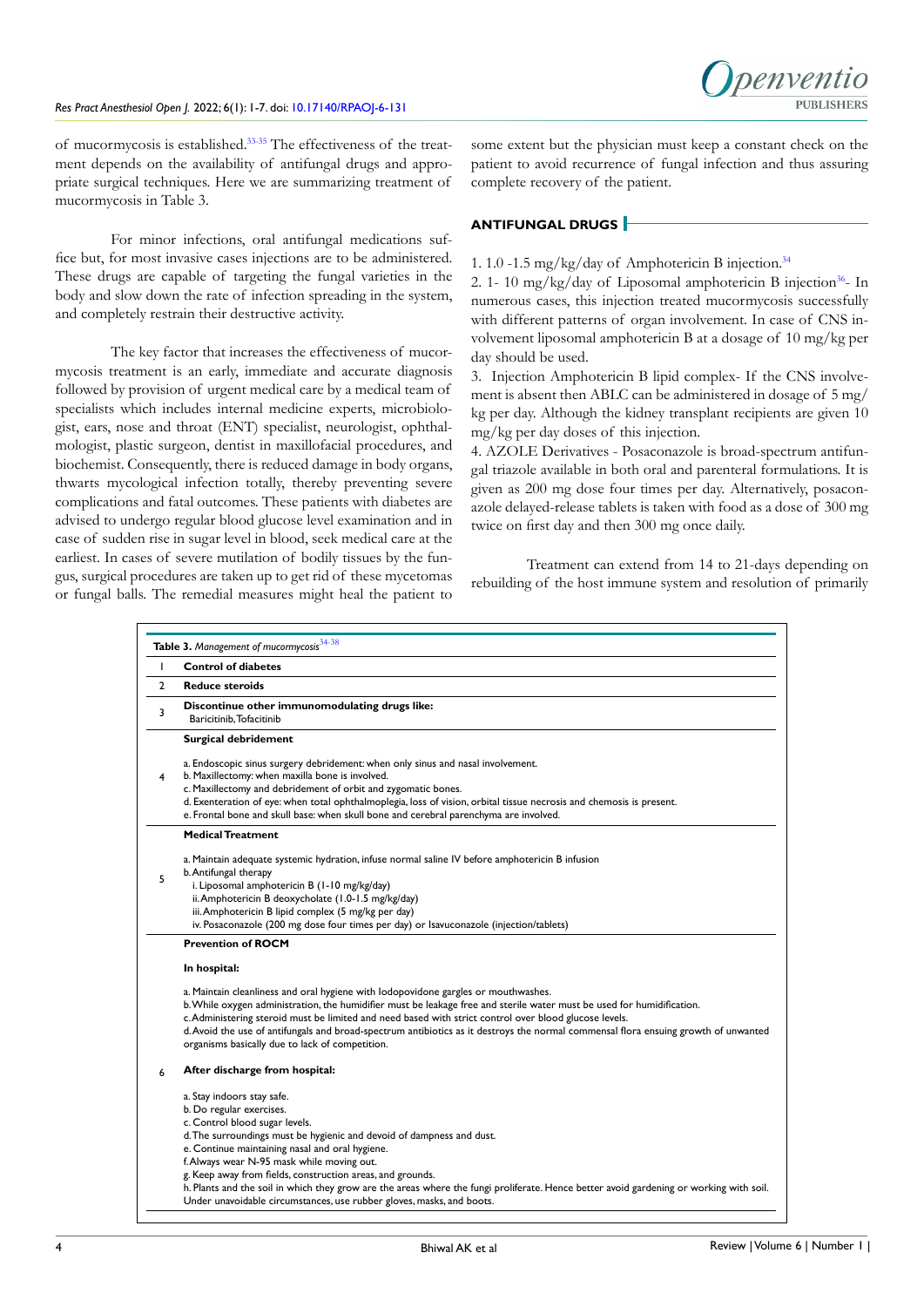

symptomatic findings on imaging.

Though the efficacy of amphotericin B and isavuconazole formulations are similar, isavuconazole shows less hepatotoxicity but can shorten the QTc interval in contrast to other mould active drugs.

The first-line treatment for all organ involvement patterns is use of 5-10 mg/kg per day liposomal amphotericin B. This dosage can be reduced in cases of development of substantial renal toxicity.

First-line antifungal combination therapy- Some antifungal combinations therapy had been found to improvise on the survival and cure rates with no dissension observed in animal models.[34,](#page-6-3)[37,38](#page-6-5)

## **SURGICAL TREATMENT FOR MUCORMYCOSIS**

Along with systemic antifungal treatment, early comprehensive surgical treatment is strongly supported by the guideline group.<sup>34</sup> Debridement or resection should be repeated as per the requirement. Following procedures are charted as per the involvement of area and bone erosion:

1. Endoscopic sinus surgery debridement: when only sinus and nasal involvement is there, without bone erosion.

2. Maxillectomy: when maxilla bone is involved.

3. Maxillectomy and debridement of orbit and zygomatic bones.

4. Exenteration of eye: when total ophthalmoplegia, loss of vision, orbital tissue necrosis and chemosis is present.

5. Frontal bone and skull base: when skull bone and cerebral parenchyma are involved.

## **PROPHYLAXIS RECOMMENDATIONS**

Primary prophylaxis for patients with neutropenia or with graft *versus* host disease (GvHD) is administration of posaconazole delayed release tablets with moderate strength, and administration of oral suspension with marginal strength to prevent mucormycosis.<sup>34</sup>

Secondary prophylaxis - In immunosuppressed patients having previous diagnostic history of mucormycosis, is strongly recommended surgical resection and prolongation of the last drug effective to the patients.

## **PREVENTION Of ROCM**

#### **In Hospital**

1. Maintain cleanliness and oral hygiene with Iodopovidone gargles or mouthwashes.

2. While oxygen administration, the humidifier must be leakage free and sterile water must be used for humidification.

3. Administering steroid must be limited and need based with strict control over blood glucose levels.

4. Avoid the use of antifungals and broad-spectrum antibiotics as it

destroys the normal commensal flora ensuing growth of unwanted organisms basically due to lack of competition.

#### **After Discharge from Hospital**

- 5. Stay indoors stay safe
- 6. Do regular exercises
- 7. Control blood sugar levels.

8. The surroundings must be hygienic and devoid of dampness and dust.

- 9. Continue maintaining nasal and oral hygiene.
- 10. Always wear N-95 mask while moving out.
- 11. Keep away from fields, construction areas, and grounds.

12. Plants and the soil in which they grow are the areas where the fungi proliferate. Hence better avoid gardening or working with soil. Under unavoidable circumstances, use rubber gloves, masks, and boots.

A patient undergoing post-COVID recovery, if develops eye pain, sinus headache, toothache, facial pain, headache, stuffy nose, seizures, bloody nasal discharge, limb weakness, blackish discoloration over palate or nose, swelling, diminished vision or double vision, or drowsiness, then immediate medical expert advise must be attained.

#### **CONCLUSION**

The mucormycosis increased in India appears to be due to the high incidence of diabetes, use of corticosteroid which increases blood glucose levels, and COVID-19 that causes lymphopenia, cytokine storm, and endothelial damage sets a site for opportunistic fungal infection. Adequate control of hyperglycemia and the use of corticosteroids in an evidence-based and judicious manner in CO-VID-19 patients is strongly recommended to reduce the burden of fatal mucormycosis. Early complete surgical treatment of mucormycosis in addition to systemic antifungal treatment could result in a better survival rate of patients.

## **CONFLICTS OF INTEREST**

The authors declare that they have no conflicts of interest.

#### **CONSENT**

The authors have received written informed consent from the patient.

## **REFERENCES**

<span id="page-4-0"></span>1. Cox GM. Mucormycosis (zygomycosis). Web site. https://www.uptodate.com/contents/mucormycosis[zygomycosis?source=history\\_widget.](https://www.uptodate.com/contents/mucormycosis-zygomycosis?source=history_widget) Accessed January 22, 2022.

<span id="page-4-1"></span>2. Bennett. *Mandell, Douglas, and Bennett's Principles and Practice of Infectious Diseases*. 9<sup>th</sup> ed. NY, US; Elsevier Health. 2020.

3. Eucker J, Sezer O, Graf B, Possinger K. Mucormycoses. *Mycoses*.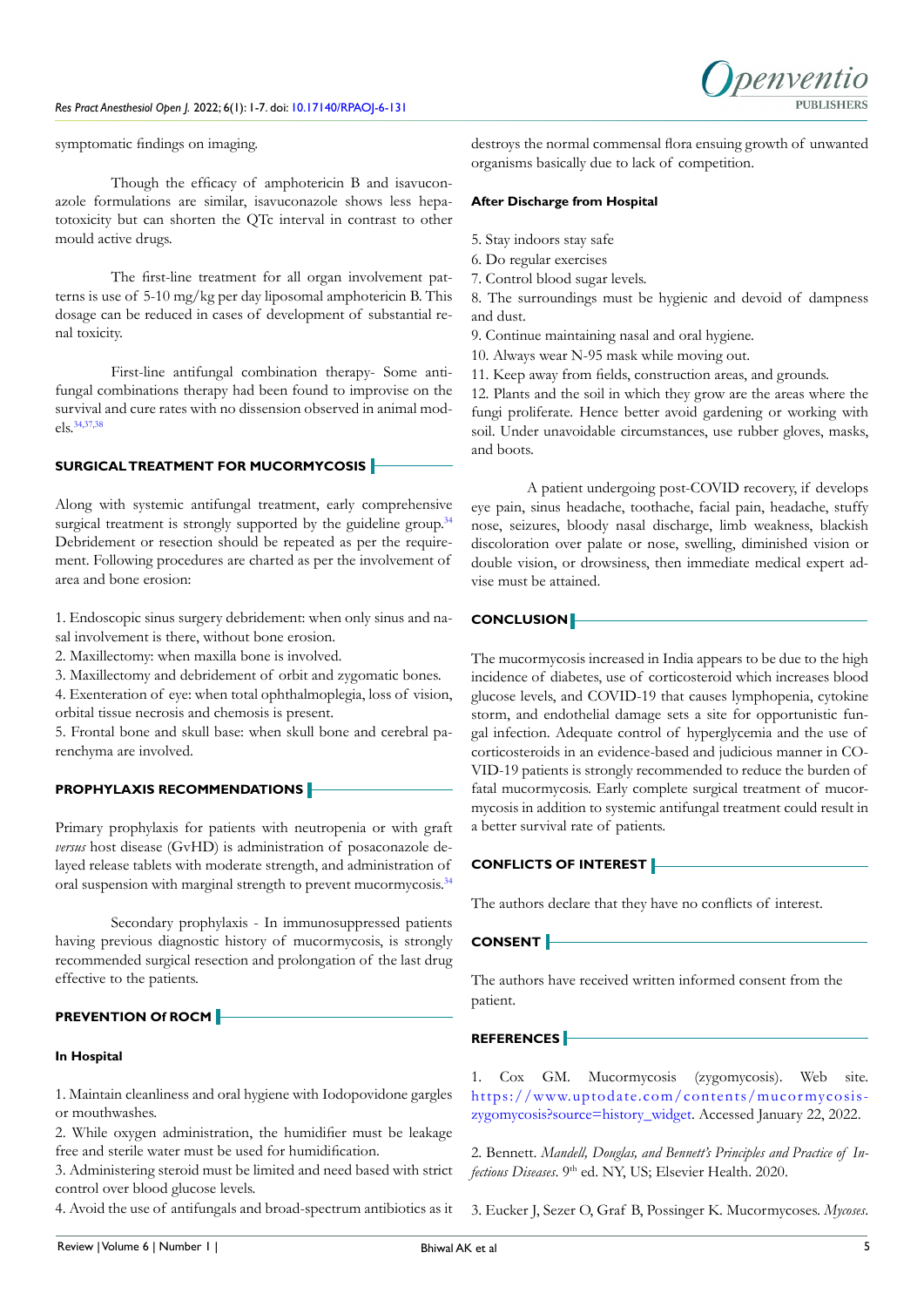

2001; 44(7): 253-260.

<span id="page-5-0"></span>4. Mandell GL, Bennett JE, Dolin R, eds. *Mandell, Douglas, and Bennett's Principles and Practice of Infectious Diseases*. 5<sup>th</sup> ed. NY, USA: Churchill Livingstone; 2000.

<span id="page-5-1"></span>5. Chander J. *Textbook of Medical Mycology.* 4th ed. New Delhi, India: Jaypee Brothers Medical Publishers Ltd; 2018: 534-596.

<span id="page-5-2"></span>6. Hoang K, Abdo T, Reinersman JM, Lu R, Higuita NIA. A case of invasive pulmonary mucormycosis resulting from short courses of corticosteroids in a well-controlled diabetic patient. *Med Mycol Case Rep*. 2020; 29(1): 22-24. doi: [10.1016/j.mmcr.2020.05.008](http://doi.org/10.1016/j.mmcr.2020.05.008)

<span id="page-5-3"></span>7. Skiada A, Pavleas I, Drogari-Apiranthitou M. Epidemiology and diagnosis of mucormycosis: An update. *J Fungi*. 2020; 6(4): 265. doi: [10.3390/jof6040265](http://doi.org/10.3390/jof6040265)

<span id="page-5-4"></span>8. Prakash H, Chakrabarti A. Global epidemiology of mucormycosis. *J Fungi*. 2019; 5: 26. doi: [10.3390/jof5010026](http://doi.org/10.3390/jof5010026)

9. RECOVERY Collaborative Group, Lim WS, Emberson JR, et al. Dexamethasone in hospitalized patients with Covid-19. *N Engl J Med*. 2021; 384(8): 693-704. doi: [10.1056/NEJMoa2021436](http://doi.org/10.1056/NEJMoa2021436)

10. WHO Rapid Evidence Appraisal for COVID-19 Therapies (REACT) Working Group, Sterne JAC, Murthy S, et al. Association between administration of systemic corticosteroids and mortality among critically ill patients with COVID-19: A meta-analysis. *JAMA*. 2020; 324(13): 1330-1341. doi: [10.1001/jama.2020.17023](http://doi.org/10.1001/jama.2020.17023)

<span id="page-5-5"></span>11. Deutsch PG, Whittaker J, Prasad S. Invasive and non-invasive fungal rhinosinusitis—a review and update of the evidence. *Medicina (Kaunas)*. 2019; 55: 319. doi: [10.3390/medicina55070319](http://doi.org/10.3390/medicina55070319)

<span id="page-5-6"></span>12. Maartens G, Wood MJ. The clinical presentation and diagnosis of invasive fungal infections. *J Antimicrob Chemother.* 1991; 28: 13- 22. doi: [10.1093/jac/28.suppl\\_a.13](http://doi.org/10.1093/jac/28.suppl_a.13)

<span id="page-5-7"></span>13. Roden MM, Zaoutis TE, Buchanan WL, et al. Epidemiology and outcome of zygomycosis: A review of 929 reported cases. *Clin Infect Dis.* 2005; 41: 634-653. doi: [10.1086/432579](http://doi.org/10.1086/432579)

<span id="page-5-8"></span>14. Pagano L, Ricci P, Tonso A, et al. Mucormycosis in patients with haematological malignancies: A retrospective clinical study of 37 cases. *Br J Haematol*. 1997; 99: 331-336. doi: [10.1046/j.1365-](http://doi.org/10.1046/j.1365-2141.1997.3983214.x) [2141.1997.3983214.x](http://doi.org/10.1046/j.1365-2141.1997.3983214.x)

<span id="page-5-9"></span>15. Candoni A, Klimko N, Busca A, et al. Fungal infections of the central nervous system and paranasal sinuses in onco-haematologic patients. Epidemiological study reporting the diagnostictherapeutic approach and outcome in 89 cases. *Mycoses*. 2019; 62: 252-260. doi: [10.1111/myc.12884](http://doi.org/10.1111/myc.12884)

<span id="page-5-10"></span>16. Bae MS, Kim EJ, Lee KM, Choi WS. Rapidly progressive rhinoorbito-cerebralmucormycosis complicated with unilateral internal carotid artery occlusion: A case report. *Neurointervention*. 2012; 7: 45-49. doi: [10.5469/neuroint.2012.7.1.45](http://doi.org/10.5469/neuroint.2012.7.1.45)

17. Vidal MV, Moles SI, Martinez MP. Rhino-orbital-cerebral mucormycosis in a critically ill patient. *Med Intensiva*. 2017; 41: 509-510. doi: [10.1016/j.medine.2017.08.001](http://doi.org/10.1016/j.medine.2017.08.001)

18. Bhansali A, Bhadada S, Sharma A, et al. Presentation and outcome of rhino-orbital-cerebral mucormycosis in patients with diabetes. *Postgrad Med J*. 2004; 80: 670-674. doi: [10.1136/](http://doi.org/10.1136/pgmj.2003.016030) [pgmj.2003.016030](http://doi.org/10.1136/pgmj.2003.016030)

19. Goh LC, Shakri ED, Ong HY, et al. A seven-year retrospective analysis of the clinicopathological and mycological manifestations of fungal rhinosinusitis in a single-centre tropical climate hospital. *J Laryngol Otol*. 2017; 131: 813-816. doi: [10.1017/](http://doi.org/10.1017/S0022215117001505) [S0022215117001505](http://doi.org/10.1017/S0022215117001505)

<span id="page-5-11"></span>20. Singla K, Samra T, Bhatia N. Primary cutaneous mucormycosis in a trauma patient with Morel-Lavallee lesion. *Indian J Crit Care Med*. 2018; 22: 375-377. doi: [10.4103/ijccm.IJCCM\\_343\\_17](http://doi.org/10.4103/ijccm.IJCCM_343_17)

21. Neblett Fanfair R, Benedict K, Bos J, et al. Necrotizing cutaneous mucormycosis after a tornado in Joplin, Missouri, in 2011. *N Engl J Med*. 2012; 367: 2214-2225. doi: [10.1056/NEJMoa1204781](http://doi.org/10.1056/NEJMoa1204781)

<span id="page-5-12"></span>22. Legrand M, Gits-Muselli M, Boutin L, et al. Detection of circulating mucorales DNA in critically ill burn patients: Preliminary report of a screening strategy for early diagnosis and treatment. *Clin Infect Dis*. 2016; 63: 1312-1317. doi: [10.1093/cid/ciw563](http://doi.org/10.1093/cid/ciw563)

<span id="page-5-13"></span>23. Guinea J, Escribano P, Vena A, et al. Increasing incidence of mucormycosis in a large Spanish hospital from 2007 to 2015: Epidemiology and microbiological characterization of the isolates. *PLoS One.* 2017; 12: e0179136. doi: [10.1371/journal.pone.0179136](http://doi.org/10.1371/journal.pone.0179136)

<span id="page-5-14"></span>24. Government of India Ministry of Health & Family Welfare. Web site. [https://www.mohfw.gov.in/pdf/ClinicalGuidanceonDi](https://www.mohfw.gov.in/pdf/ClinicalGuidanceonDiabetes-ManagementatCOVID19PatientManagementFacility)[abetes-ManagementatCOVID19PatientManagementFacility.pdf.](https://www.mohfw.gov.in/pdf/ClinicalGuidanceonDiabetes-ManagementatCOVID19PatientManagementFacility) Accessed January 22, 2022.

<span id="page-5-15"></span>25. Smith HW, Kirchner JA. Cerebral mucor-mycosis: A report of 3 cases. *AMA Arch Otolaryngol*.1950; 68: 715-726. doi: [10.1001/](http://doi.org/10.1001/archotol.1958.00730020739010) [archotol.1958.00730020739010](http://doi.org/10.1001/archotol.1958.00730020739010)

<span id="page-5-16"></span>26. Kung VL, Chernock RD, Burnham CD. Diagnostic accuracy of fungal identification in histopathology and cytopathology specimens. *Eur J Clin Microbiol Infect Dis*. 2018; 37: 157-165. doi: [10.1007/s10096-017-3116-3](http://doi.org/10.1007/s10096-017-3116-3)

<span id="page-5-17"></span>27. Frater JL, Hall GS, Procop GW. Histologic features of zygomycosis: Emphasis on perineural invasion and fungal morphology. *Arch Pathol Lab Med.* 2001; 125: 375-378. doi: [10.5858/2001-125-](http://doi.org/10.5858/2001-125-0375-HFOZ) [0375-HFOZ](http://doi.org/10.5858/2001-125-0375-HFOZ)

<span id="page-5-18"></span>28. Hoeppli RJC. Histological observations in experimental schistosomiasis japonica. *Chin Med J (Engl)*. 1932; 46: 1179-1186.